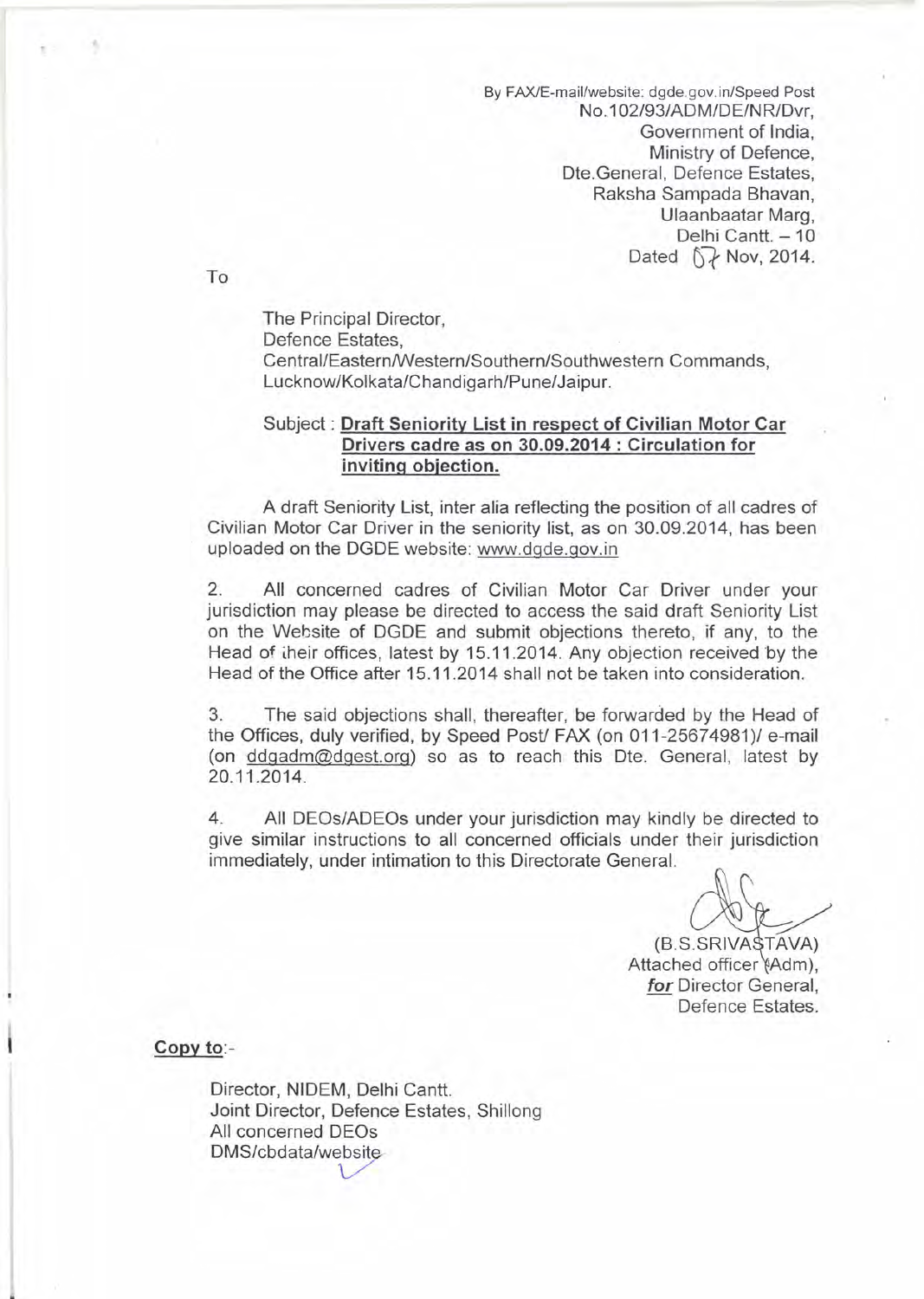# NOMINAL ROLL CUM- SENIORITY LIST

DRIVERS: (Special Grade)

Authorised strength: 01  $\rm{Held}$  -  $\rm{01}$ 

Pay Scale: 9300-34800 + Grade Pay Rs.4200

| No. | Name of the<br>official<br>$(S/\shri)$ | Qualific-<br>ation | Date of<br>birth | Date of<br>continuous<br>service | Date of<br>joining DE<br>Orgn. | Date of<br>joining<br>present<br>grade | Present place<br>of posting | w.e.f.     | Remarks |
|-----|----------------------------------------|--------------------|------------------|----------------------------------|--------------------------------|----------------------------------------|-----------------------------|------------|---------|
|     |                                        |                    |                  |                                  |                                |                                        |                             |            | 10.     |
|     | Ashok Kumar, SC                        |                    | 14.03.1958       | 19.10.1984                       | 19.10.1984                     | 01.02.2008                             | DG, DE                      | 22.09.1986 |         |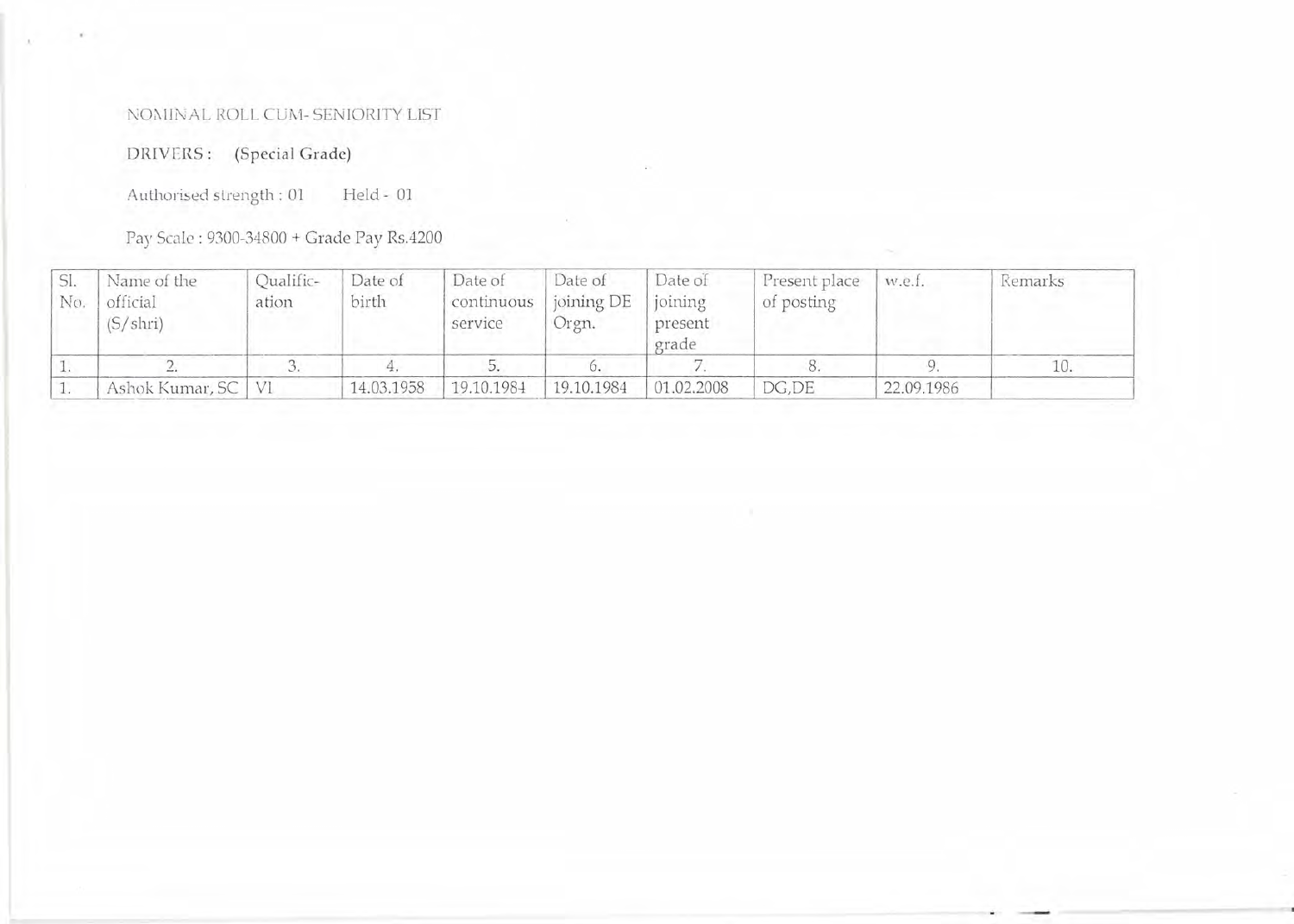### NOMINAL ROLL CUM- SENIORITY LIST

DRIVERS: (Grade-I)

 $\rightarrow$  .

Authorised strength: 07 Held - 04

Pay Scale: 5200-20200 + Grade Pay Rs.2800

| Sl.<br>No. | Name of the<br>official<br>(S/shri) | Qualific-<br>ation | Date of<br>birth | Date of<br>continuous<br>service | Date of<br>joining DE<br>Orgn. | Date of<br>joining<br>present<br>grade | Present place of<br>posting | w.e.f.     | Remarks          |
|------------|-------------------------------------|--------------------|------------------|----------------------------------|--------------------------------|----------------------------------------|-----------------------------|------------|------------------|
|            | Tejbir Singh                        | Middle             | 01.07.1959       | 17.05.1983                       | 17.05.1983                     | 01.04.2002                             | DEO Meerut                  | 01.04.2010 | Initially Gp `D' |
|            | Maya Ram                            | Matric             | 27.03.1960       | 14.03.1990                       | 14.03.1990                     | 01.04.2006                             | DEO, Chandigarh             | 01.07.2010 |                  |
|            | Nanak Chand                         | VIII               | 15.02.1958       | 20.08.1982                       | 20.08.1982                     | 01.04.2007                             | DEO Ambala                  | 19.07.2010 | Initially Gp'D'  |
|            | Madan Lal, SC                       | VIII               | 25.11.1954       | 03.07.1974                       | 03.07.1974                     | 01.04.2008                             | DEO Lucknow                 | 27.09.2010 | Initially Gp'D'  |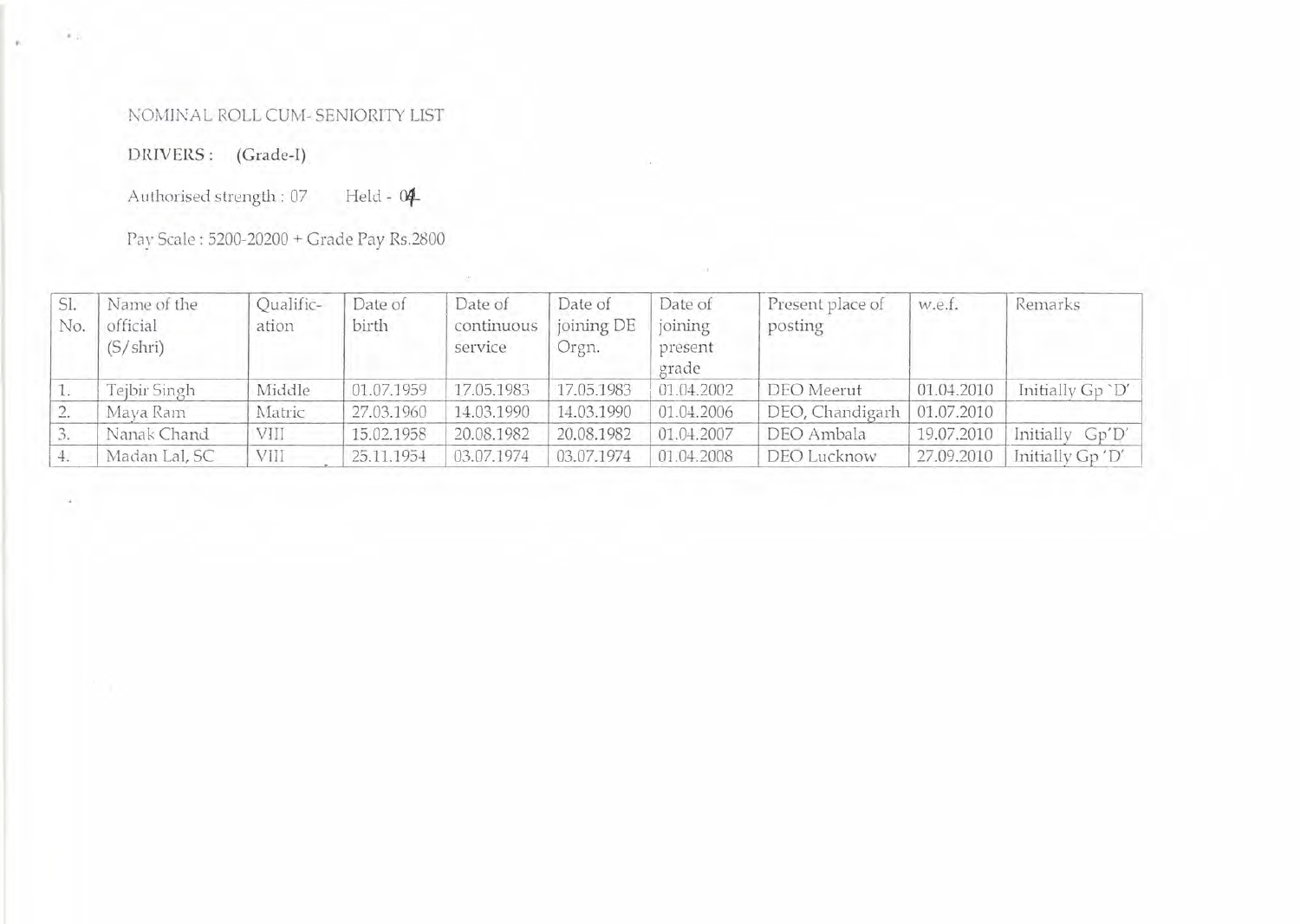# NOMINAL ROLL CUM-SENIORITY LIST

DRIVERS: (Grade-II)

Authorised strength: 07 Held - **OS**

Pay Scale: 5200-20200 + Grade Pay Rs.2400

| SI.<br>No. | Name of the<br>official<br>$(S/\text{shri})$ | Qualific-<br>ation | Date of<br>birth | Date of<br>continuous<br>service | Date of<br>joining DE<br>Orgn. | Date of<br>joining<br>present<br>grade | Present place<br>of posting | w.e.f.     | Remarks          |
|------------|----------------------------------------------|--------------------|------------------|----------------------------------|--------------------------------|----------------------------------------|-----------------------------|------------|------------------|
|            | Raj Singh                                    | VIII               | 03.04.1958       | 18.06.1981                       | 18.06.1981                     | 01.04.2004                             | DEO, Bikaner                | 01.04.1993 | Initially Gp 'D' |
|            | DK.Pathak                                    | <b>TV</b>          | 02.01.1973       | 06.09.1993                       | 06.09.1993                     | 01.04.2008                             | DG DE                       | 07.04.1998 | Initially Gp 'D' |
|            | S. Selvamani, SC                             | Matric             | 20.04.1968       | 04.03.1996                       | 04.03.1996                     | 01.04.2009                             | DEO Channai                 | 25.11.1999 | Initially Gp 'D' |
|            | Ravi Kiran, SC                               | VIII               | 02.02.1966       | 26.02.1992                       | 26.02.1992                     | 01.04.2009                             | <b>NIDEM</b>                | 15.07.1999 | Initially Gp 'D' |
| 5.         | Pyare Lal                                    | Matric             | 06.04.1979       | 06.01.2000                       | 06.01.2000                     | 01.04.2010                             | DEO, Delhi                  | 01.04.2010 |                  |